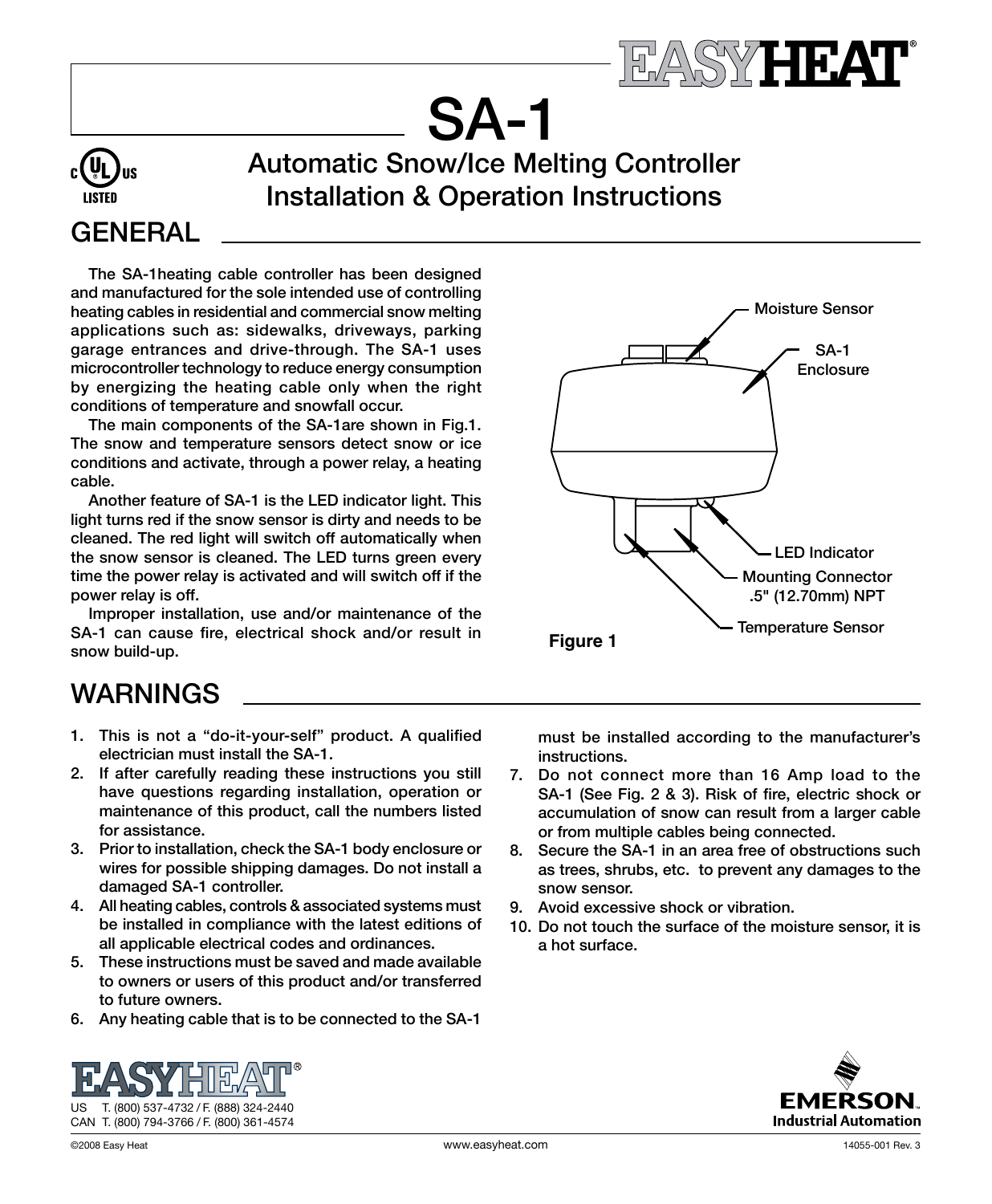## INSTALLATION INSTRUCTIONS

- 1. Mount the SA-1 securely in upright position in an open space, in direct contact with snowfall pattern with a .5" (12.70mm) NPT mounting connector. The unit is water-resistant, but it is not designed to be submerged or immersed in water. Ensure that the mounting location is close, less than 2.5 ft (76.20cm) to the electrical junction box. See Fig. 4a &4b.
- 2. The SA-1 can be connected to the building power supply as per Fig. 2 or Fig. 3. Before connecting the controller to the electrical power supply, consult the local, state or provincial, and national electrical code. The electrical code may require a Ground Fault Protection device to be used.
- 3. Ensure that all pipe connections are sealed to prevent any penetration of water inside of conduit or electrical junction box.





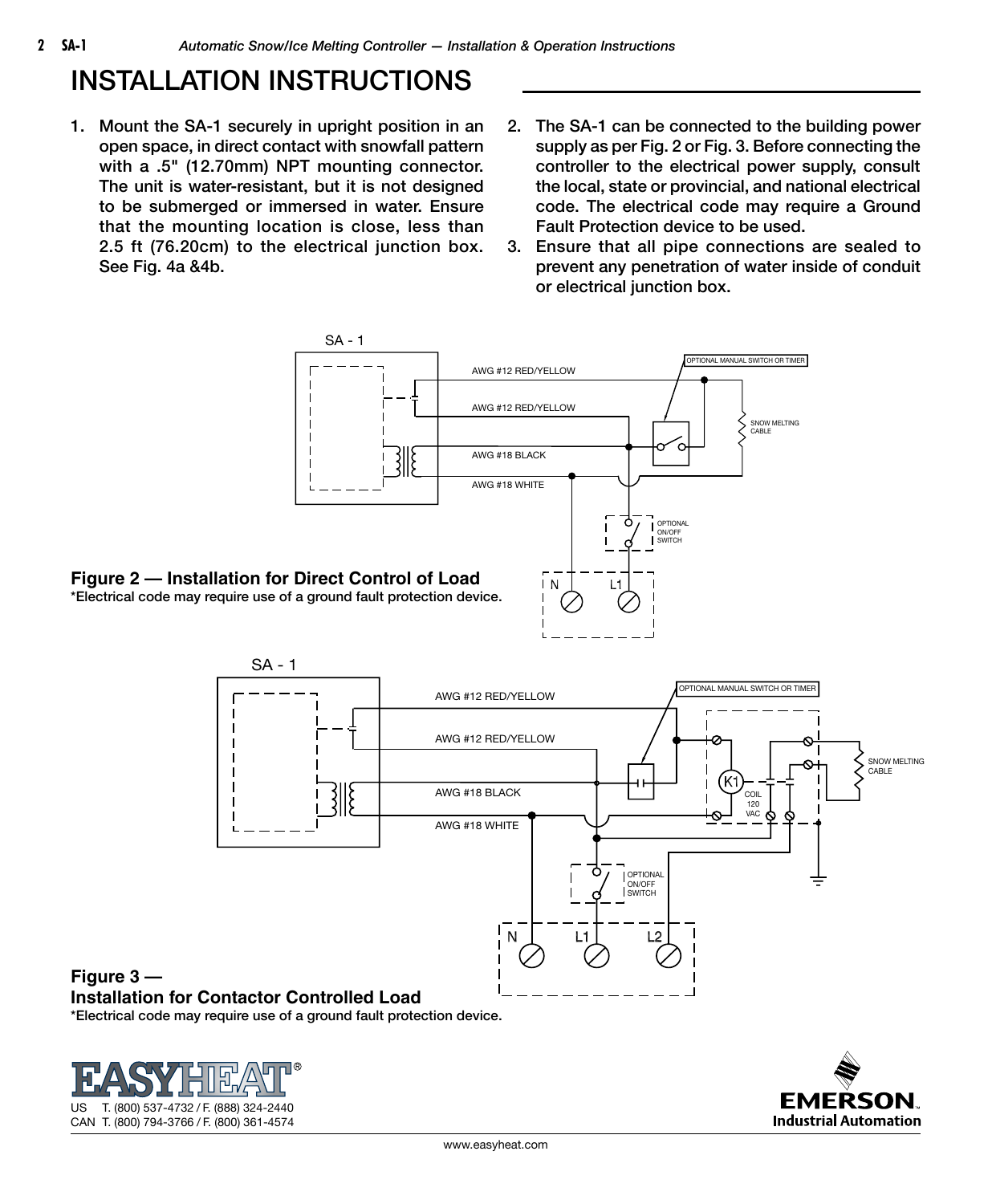#### OPERATION INSTRUCTIONS

The SA-1 snow melting control is designed to energise the heating cable only when snow or ice conditions exist and there is risk of freezing. If the temperature is below 3°C (38°F) and snow is falling, the controller will apply power to heating cable. The cable remains energised until 2.75 hours after the snow stops. The delay is necessary to ensure the heated area dries. If at any time the snow starts falling again the controller restarts the heating cycle.

In spring or fall when the snow conditions are not very heavy, the controller may switch on the heated area. For this situation we recommend having a manual switch connected in series with the SA-1 to turn it off.

In wintertime the wind may cover the heated area with snow. The SA-1 can not sense this situations and will not energise the heating cable. Putting snow on the sensor surface can energise the SA-1.

The SA-1 may be tested for functionality if the outside temperature is below 25°C (77°F), Submerge the temperature sensor into a glass with ice water for 5 to 10 minutes, wet the surface of the moisture sensor, the SA-1 should energise the heating cable. After this test, dry off the sensor, disconnect the power for one minute and then reconnect it back. The cables should remain deenergised.

Every year, in the fall the SA-1 must be inspected for physical damage and to clean up the snow sensor surface. To clean the snow sensor surface:

- 1. Disconnect SA-1 from the power supply.
- 2. With a clean, soft bristle tooth brush clean up the surface of the snow sensor.
- 3. Reconnect SA-1 to the power supply.

## ELECTRICAL SPECIFICATIONS

Functional

Operating temperature +3°C (38°F +/-1°F) Power switch OFF temperature +45°C (112°F) Power switch ON temperature  $+30^{\circ}$ C (86°F)

Environmental

US T. (800) 537-4732 / F. (888) 324-2440 CAN T. (800) 794-3766 / F. (800) 361-4574

Working temperature  $-40^{\circ}$ C (-40°F) to 65°C (150°F) Storage temperature -45°C (-49°F) to 70°C (160°F) Humidity environment 0 to 100 %



**Figure 4a**





| Supply requirements                     |                             |
|-----------------------------------------|-----------------------------|
| Power supply voltage                    | <b>120VAC</b>               |
| Frequency                               | 50/60 Hz                    |
| Maximum power consumption               | 60W                         |
| Output characteristics                  |                             |
| Output type                             | relay (dry contact)         |
| Contact output                          | N.O. max. 16 Amps @ 120VAC  |
| Mounting connector<br>Power wire length | .5" (12.70mm) NPT<br>3 feet |
|                                         |                             |